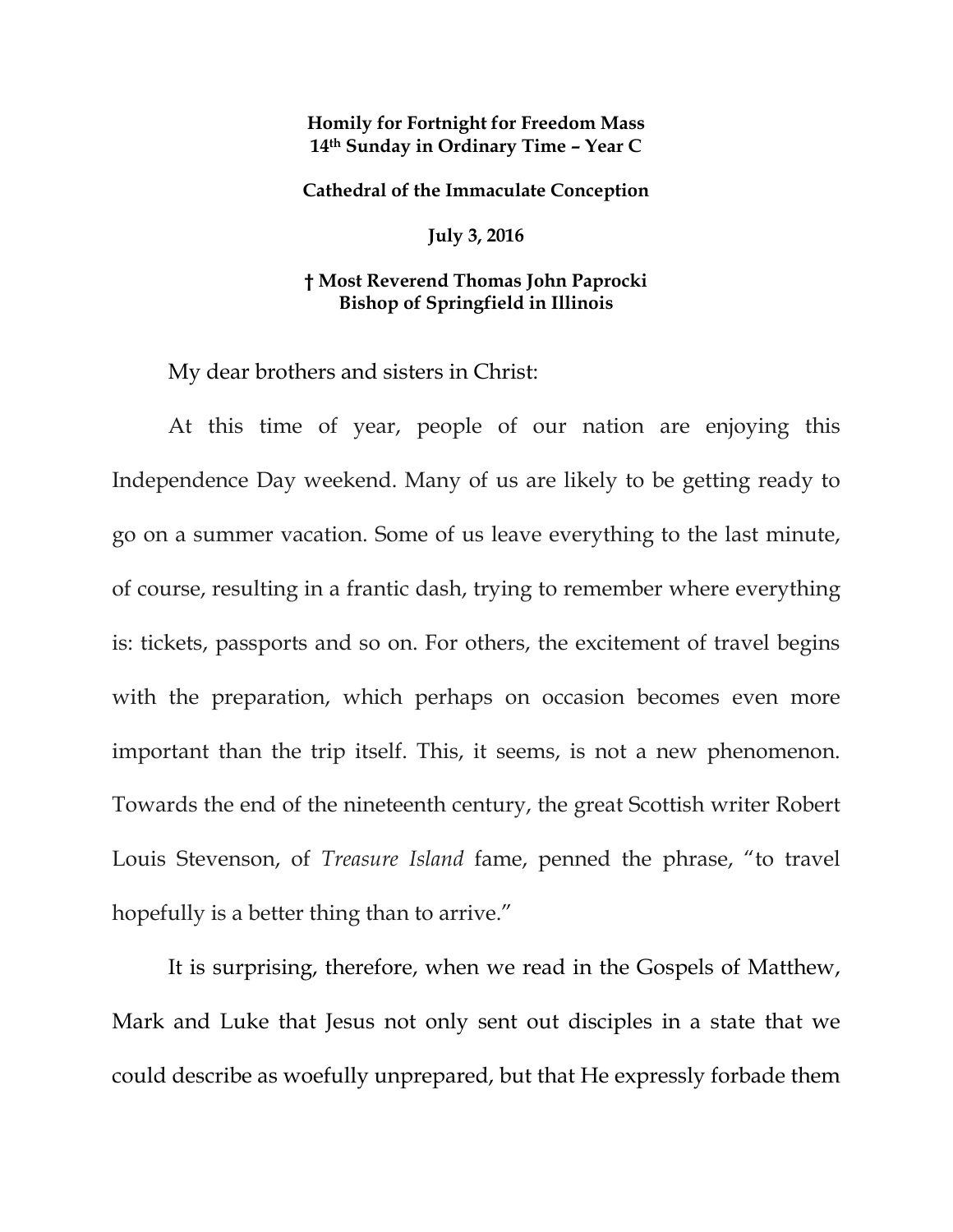to make adequate preparation. In today's Gospel passage, unique to Luke, Jesus appoints seventy-two others – disciples not numbered among the Twelve – and sends them out in pairs to places that He himself will visit. Among His instructions to them, Jesus lists a whole series of things the disciples are not to do. In a nutshell, they have to do absolutely nothing to prepare for their journey. In the context of modern-day travel, Jesus would be saying, "Don't take any currency (or credit cards) with you; don't take luggage, because you won't be packing anything – oh, and don't bother taking a change of shoes!" Likewise, they must not look around for the best accommodation; they are to settle wherever they are made welcome, and they are to eat what is set before them. Worst of all: they are not to stop on the way to talk to anyone!

The point is that this journey is not a vacation. Jesus' instructions emphasize the urgency of the task for His ambassadors. Jesus has just begun His journey to Jerusalem. He has set His face resolutely to this task, because in Jerusalem He will meet His destiny: to suffer, die and rise again. Before He reaches there, the kingdom of God must be proclaimed as far and as insistently as possible. Disciples must not delay the start of the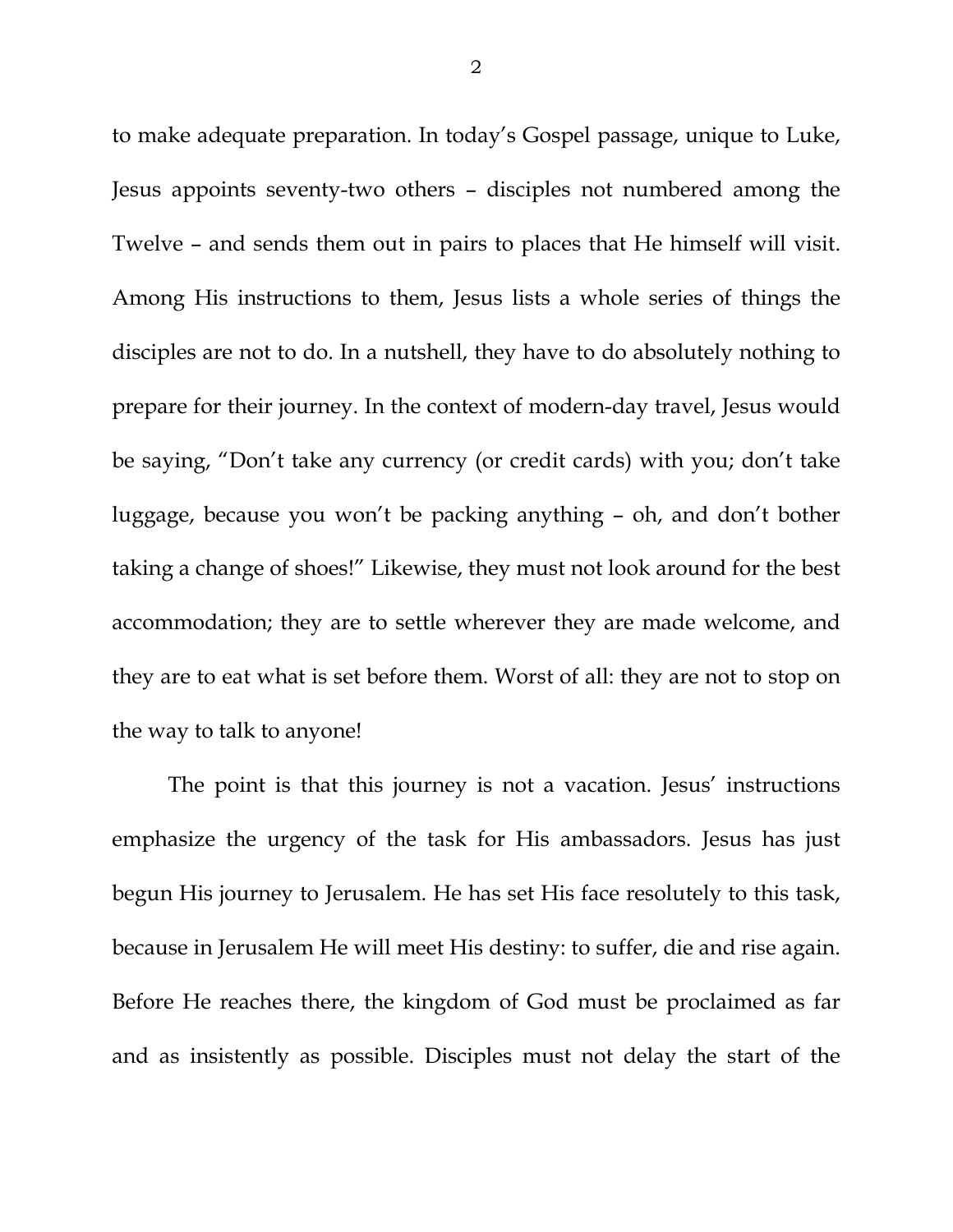journey through preparation, and they must not worry about what to take. They are embarking on God's work as Jesus' emissaries: God will provide them with everything they need.

All the Gospels mention the 12 apostles and their being commissioned by Jesus to continue His mission. However, only St. Luke, in the passage we have just heard, refers to the sending out of the 72. There must be a reason for this. Jesus says that the harvest is big and there are not enough people to do the necessary work. In the same manner, Luke wants to tell us that the mission of Jesus is not carried forward only by priests and religious, but it is the responsibility of every believer. Through Luke, we learn that the mission of Jesus is also accomplished by ordinary people doing ordinary things and being faithful to their responsibilities in the everyday lives.

Today at this Mass we note the fifth annual observance established by the Catholic Bishops of the United States called the "Fortnight for Freedom." This year's Fortnight began officially began on June 21st and continues until July 4th, when we celebrate our nation's "Independence Day." The theme for this year's Fortnight for Freedom is "Witnesses to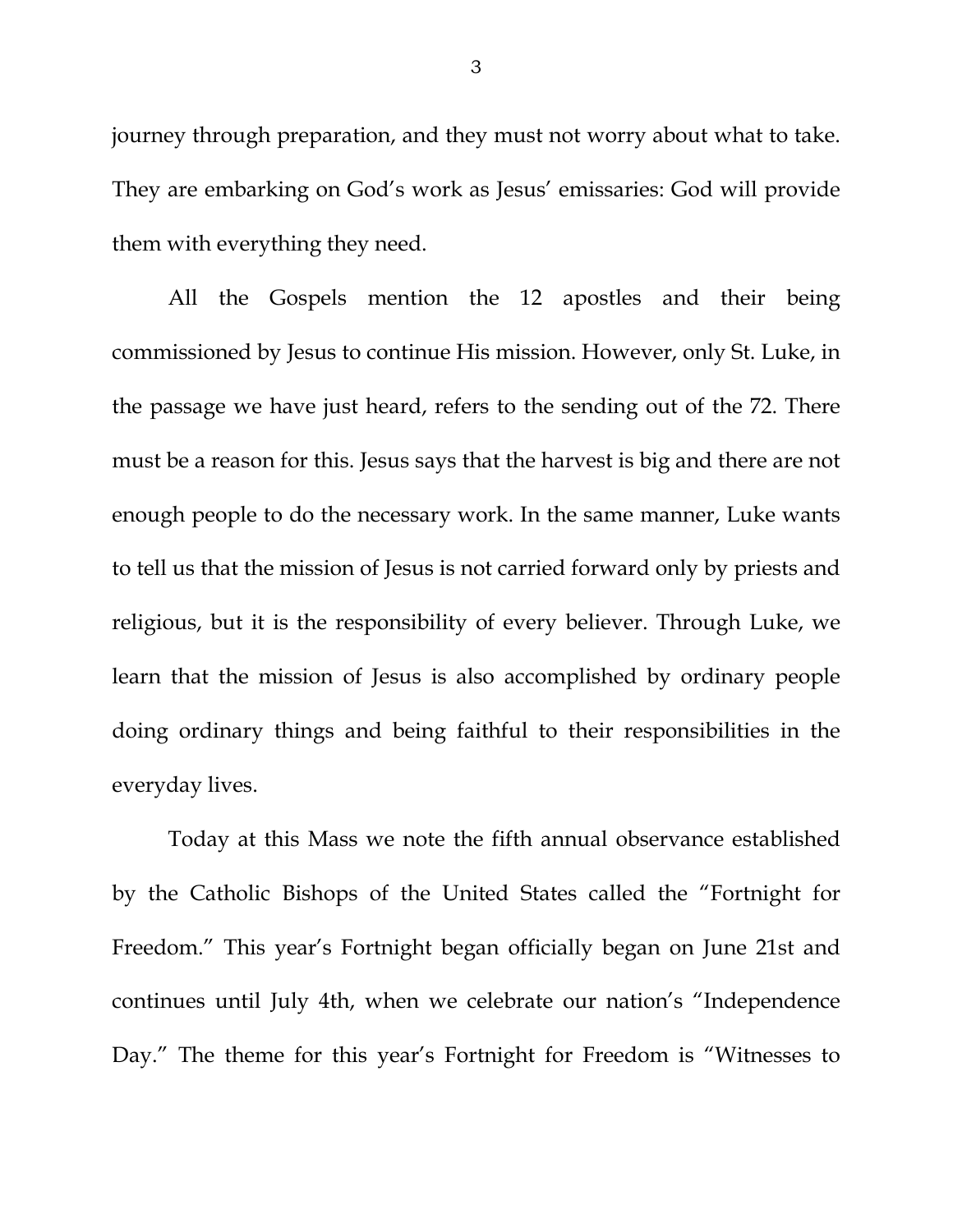Freedom." This two-week period is a time when our liturgical calendar in the Catholic Church celebrates a series of great martyrs who gave witness to religious freedom by remaining faithful in the face of persecution by political power—St. Thomas More and St. John Fisher, St. John the Baptist, SS. Peter and Paul, and the First Martyrs of the Church of Rome.

Saints Thomas More and John Fisher fit precisely this year's theme: "Witnesses to Freedom." For their refusal to assent to King Henry VIII's divorce of Catherine of Aragon, the widow of his brother, and Henry's marriage to Anne Boleyn, as well as their refusal to sign the Oath of Supremacy accepting Henry as head of the Church of England, both were martyred in 1535; they were beheaded nine days apart.

In his apostolic letter proclaiming St. Thomas More the patron of statesmen and politicians, St. John Paul II wrote, "What enlightened his conscience was the sense that man cannot be sundered from God, nor politics from morality." St. John Fisher also fits that mold.

When both men were canonized in 1935, Pius XI said of John Fisher in his homily, "It was because of his courageous determination to defend the sacred bond of Christian marriage — a bond indissoluble for all, even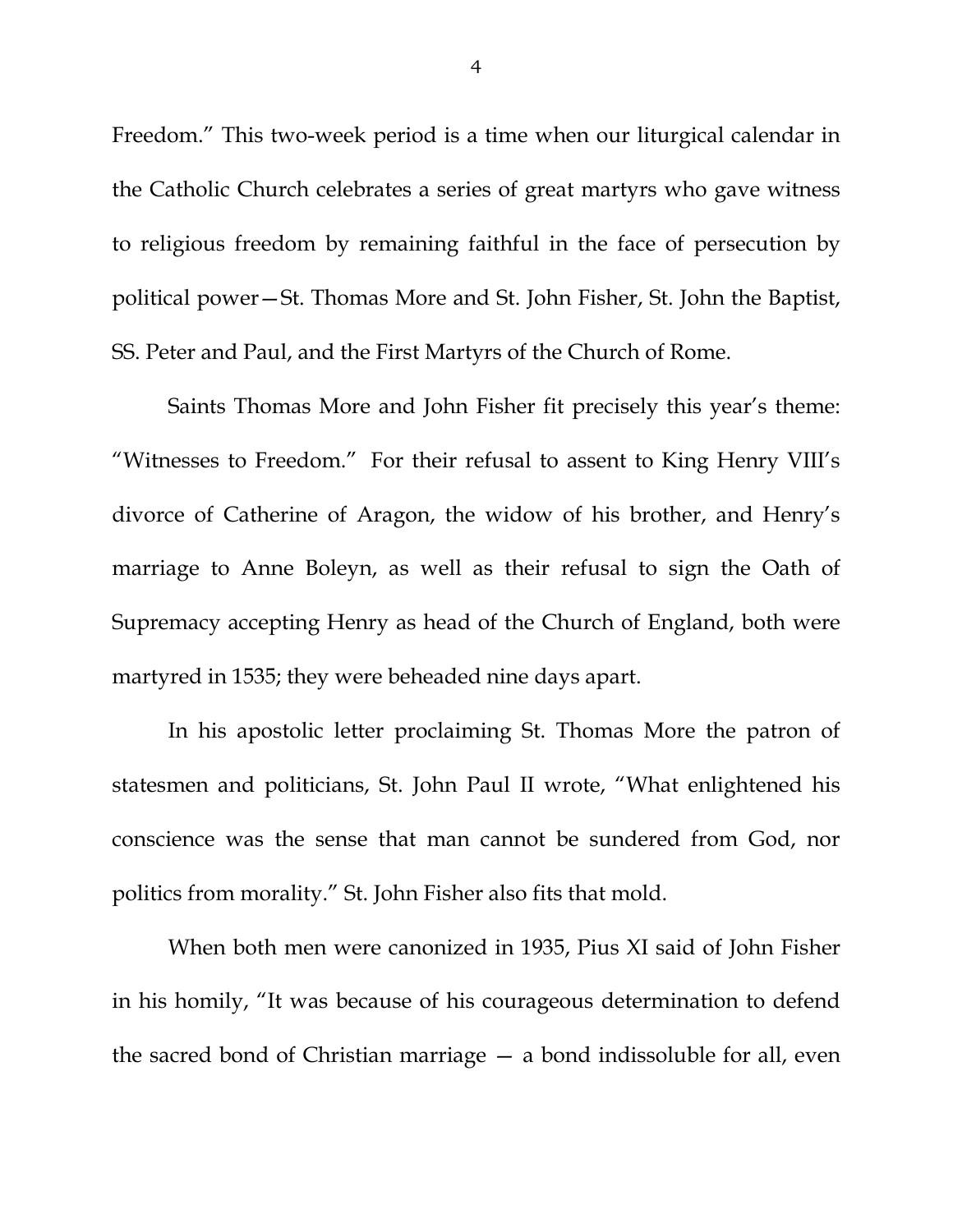for those who wear the royal diadem — and to vindicate the primacy with which the Roman pontiffs are invested by divine command."

Regarding St. Thomas More, Pope Pius XI observed that, "when he saw that the doctrines of the Church were gravely endangered, he knew how to despise resolutely the flattery of human respect, how to resist, in accordance with his duty, the supreme head of the state when there was question of things commanded by God and the Church, and how to renounce with dignity the high office with which he was invested."

Bishop John Fisher was named a Cardinal of the Church while he was in prison. In his canonization homily, Pius XI described Cardinal Fisher on his way to the scaffold as raising prayers in supplication for himself, for his people and for his king. "Thus did he give another clear proof that the Catholic religion does not weaken, but increases, the love of one's country."

Saints such as Thomas More, John Fisher and John the Baptist died as martyrs because of their belief in the true meaning of marriage and human sexuality. We should draw strength from their example.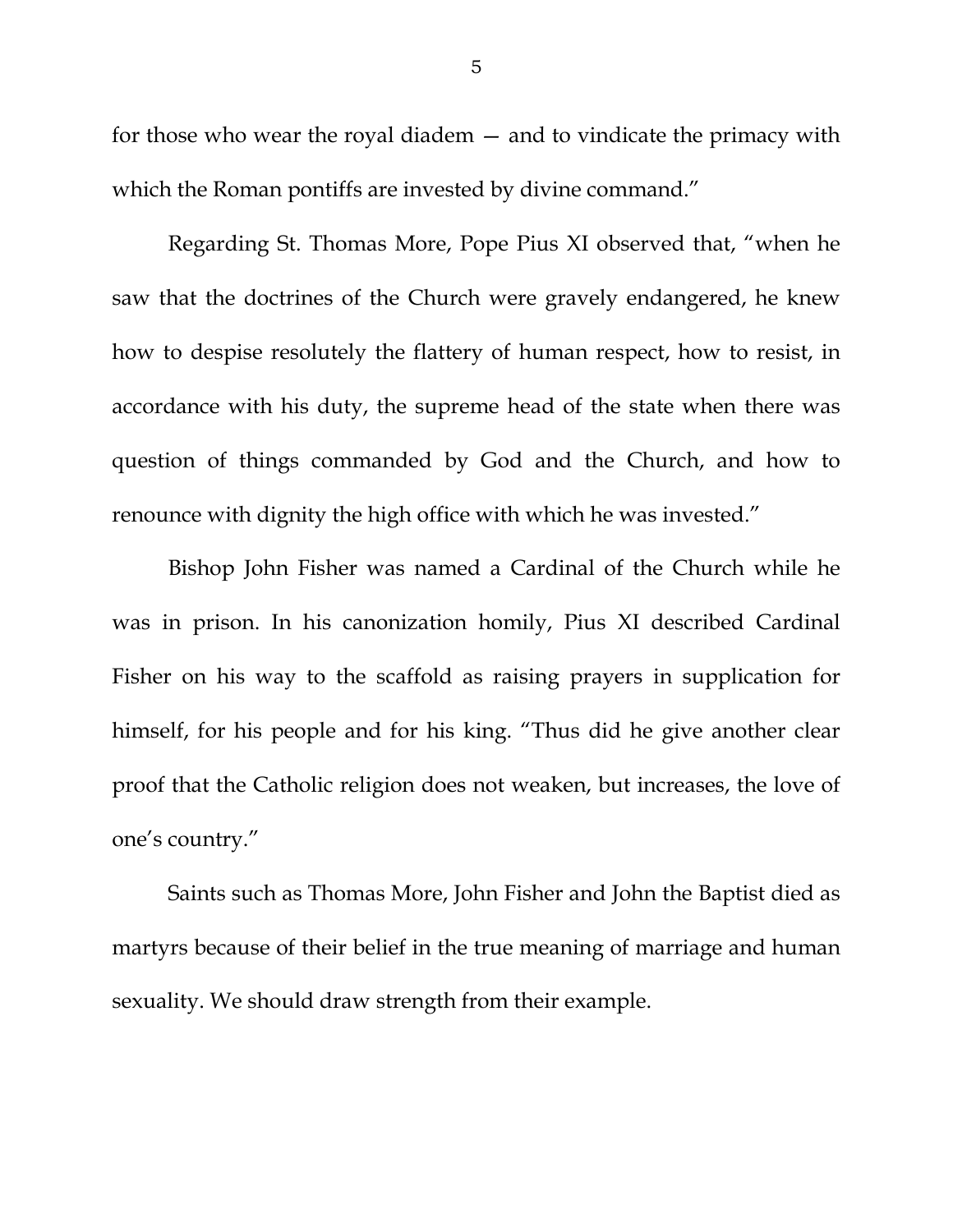As we celebrate this Fortnight for Freedom, it is good to reflect on the true meaning of freedom. There is the false notion of freedom, as seen in the words of Supreme Court Justice Anthony Kennedy, who wrote his infamous "mystery passage" in the 1992 decision of the United States Supreme Court, *Planned Parenthood v. Casey:* "At the heart of liberty is the right to define one's own concept of existence, of meaning, of the universe, and of the mystery of human life."

This theme was repeated in the decision of *Obergefell v. Hodges*, issued one year ago on June 26, where Justice Kennedy said, "The Constitution promises liberty to all within its reach, a liberty that includes certain specific rights that allow persons, within a lawful realm, to define and express their identity." One might call this fantasy freedom, where people use their imaginations to create their own subjective realities. The current expression of this is the attempt to redefine marriage and in the transgender issue, where people invoke freedom to define their own gender identity regardless of their biological reality of their physical bodies.